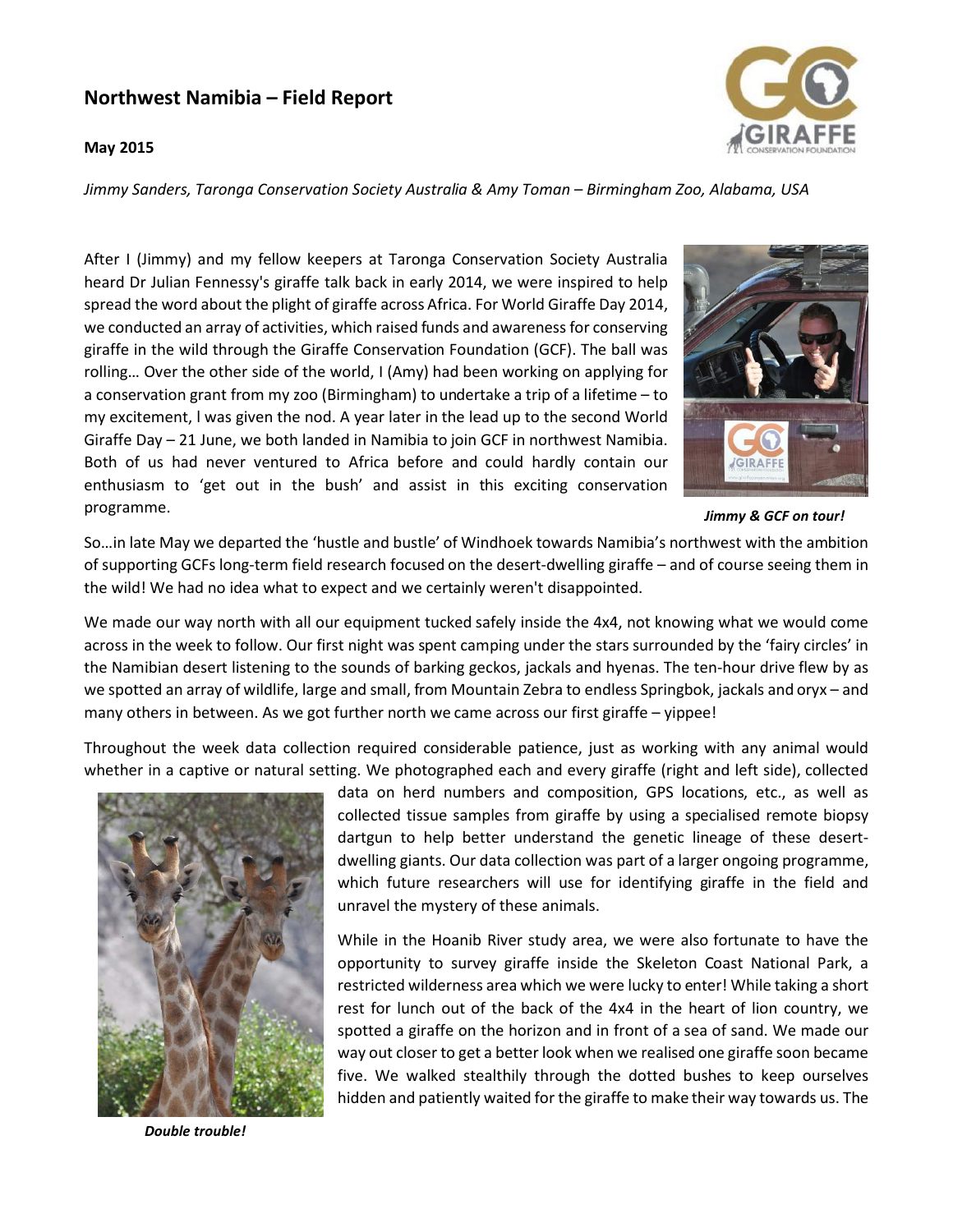

Amy & Jimmy spotting giraffe in the Hoanib River

wind picked up spinning the dust and sand all around us. Visibility became harder but our patience paid off – and 'home' we ventured, sandy and all, and giraffe all recorded.

During our time in the Hoanib River, navigating our way up and down the dry and cracked riverbeds and sand dunes, we counted almost 60 giraffe. Males and females, different herd compositions, fat and skinny alike. Many females had calves while others looked very pregnant, indicating a healthy giraffe population. Following four days in the Hoanib River, we packed up camp and headed north for the next stage of our adventure in the Hoarusib River in the Puros Conservancy.

The road less traveled to Puros changed constantly throughout the drive. Although we were eager to spot some elusive black rhino on route (and stopped by the smoothest of rhino rubbing rocks), we were rewarded with giraffe sightings in the harshest of environments – Julian was stoked. Amazing where they can survive! However, this is true Himba country and we were both excited to meet and chat with the locals who live semi-nomadic lifestyle in one of the world's harshest environments. As we pull into Puros, we decide to stop at the local 'bar' and got our first glimpse of these beautiful people. We were greeted with smiles and again Julian chatted to many of the locals – this man knows everyone, even this far north in Namibia! With Puros, we were also making a shift from bush camping to 'city life' with the local community campsite having running water and a shower – this was one pleasant surprise Julian had not mentioned before.

Our time in the Hoarusib River area was spectacular. On the first day out, we literally spotted our first giraffe two minutes from camp, followed by a herd of elephant after another five minutes, then a herd of seven giraffe… and on it went. We got close enough for close-up shots of a bull elephant when we realise he was in full musth, so we chose to keep our distance – clever in the thick sand.

GCF was keen on increasing the DNA database in the Hoarusib River and to my surprise when we pull up close to the next huge bull giraffe, Julian casually says "Jimmy, I want you to dart this one!". My heart started racing, as I never held a gun in my life, let alone shot one. With the DNA dart loaded, Julian positioned the car and bang – hit. A little over 30 metres away the dart dropped with a sample – my first 'green hunting' experience. Awesome! Interestingly, the giraffe didn't seem to mind too much, after flinching a little he only moved 10 meters and continued to chew his cud. What a rush – that was probably the best thing I've ever done in my life, and knowing we were helping to make a real difference for wild giraffe made it an even better experience. It wasn't long till we spotted another giraffe bull and this time it was Amy's turn. She also hit and adrenaline was running high in the vehicle. As the sun set we returned back to camp for the night riding on the roof of the 4x4 – an awesome feeling

of freedom in this huge environment and the knowledge that we were doing our small bit to help giraffe.

On the final field day we drove for hours spotting giraffe, bumping into local Himba in the most amazing places and lunching under the shade (very little) of an Acacia tree  $-$  which we shared with a beautiful coloured agama lizard, babbling babbler birds and a herd of cows! After the long day we were all getting a little tired, and out of nowhere spotted two helicopters in the sky! This is an odd sight for northwest Namibia and in this day of increased rhino and elephant



Namibia's desert-dwelling elephant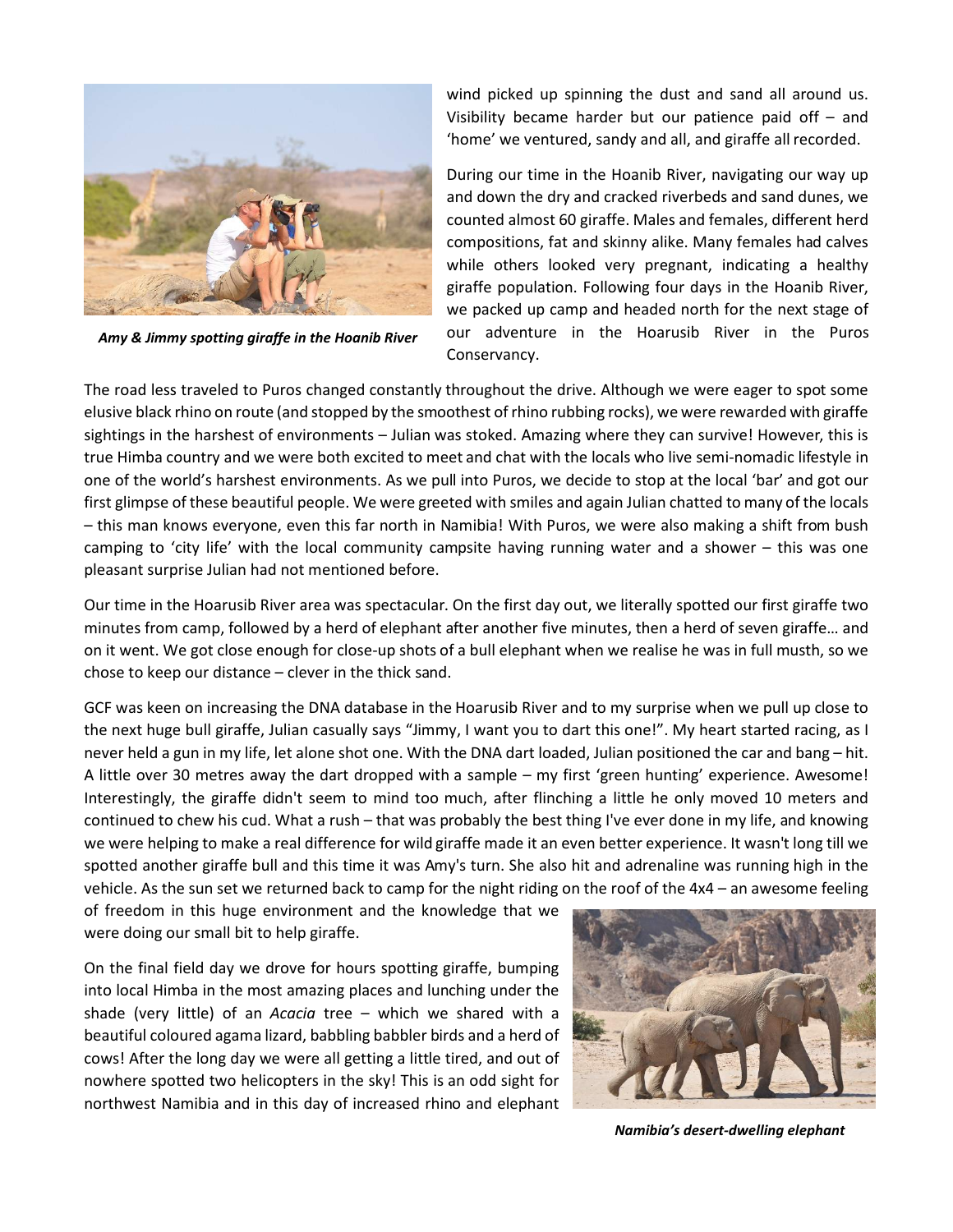poaching, often means trouble. Fortunately, none of this, just one of the world's richest man and his entourage on safari!

Back in camp, Julian prepared another field dinner delight and we cracked a beer (or two). Casually sitting around the fire chatting about life and the universe, Amy startled and pointed at the bull elephant in musth with a few cows and calves walking through our campsite  $-$  literally right through the middle of it! Even Julian got up from his chair, and we moved back to keep an eye on them at a safe distance whilst continuing our conversation – they definitely knew we were there! So…it begs the question, what is a safe distance from wild elephant when on foot? All our adrenalin was pumping



Namibia's desert-dwelling giraffe

and apparently so was that other people in the campsite: four wide-eyed South African couples quickly joined us at our fire to be close to someone who knows what they're doing (Julian), especially with the knowledge that sadly a Spanish tourist was killed here by an elephant a few years back.

On the return journey, and to Julian's surprise, we spotted several more giraffe, amazing to know the population is on the increase in northwest Namibia. Our final stop of the field trip was Twyfelfontein, Namibia's first World Heritage Site. The rocks are covered in carvings, especially giraffe. The local people believed that giraffe's height allowed them to communicate with the clouds, hence these carvings symbolised rain. As you can imagine, rain is very important in the desert and as a result giraffe were considered sacred animals.

Throughout the trip we discussed at length the issues that giraffe face in the wild, the important and valuable work GCF does and the many future projects ideas. Collecting giraffe ID's was more difficult than one would think, especially when the herds were large and spread out. It takes a great amount of patience, teamwork, communication and skill, maneuvering the vehicle to correctly photograph the individuals from both sides. But we got there in the end. To my surprise the forgotten giants of the desert were often well camouflaged amongst the Acacia trees and they look tiny, even through binoculars, when surrounded by rolling hills and giant trees in dry riverbeds. During the whole the trip we sighted approximately 130 giraffe in total, with herd sizes ranging from singles to up to eight individuals.

A big thank you to both Julian and Steph for this unique opportunity and the chance to help make a real difference for giraffe. It has been infectious, and we are both looking forward to working closely with GCF moving forward and sticking our necks out for giraffe!

Stay tuned for the next update and please contact GCF for more information: steph@giraffeconservation.org or julian@giraffeconservation.org

Thank you to our private donors as well as the following donors for supporting this trip financially: